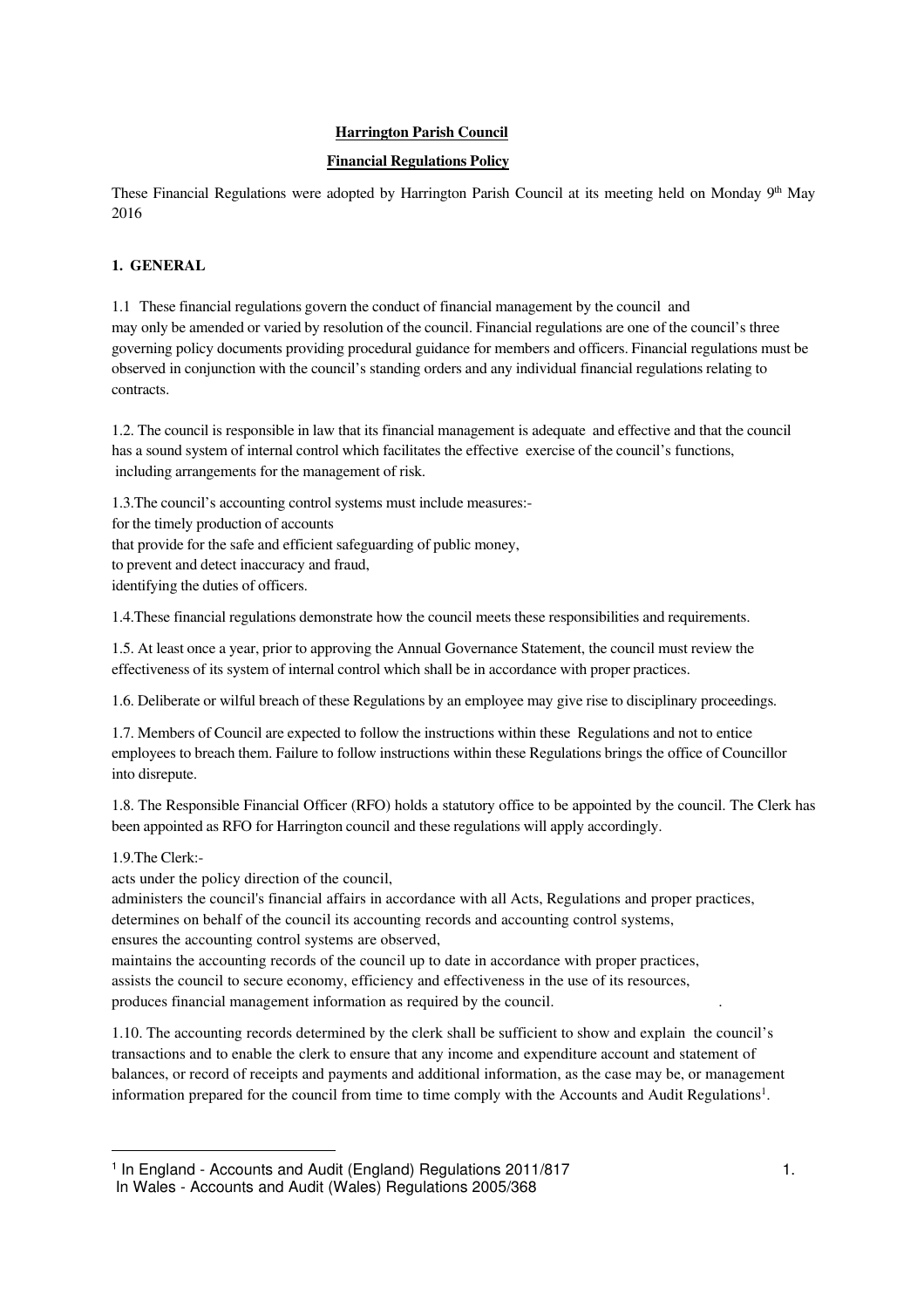1.11. The accounting records determined by the clerk shall in particular contain:-

entries from day to day of all sums of money received and expended by the council and the matters to which the income and expenditure or receipts and payments account relate,

a record of the assets and liabilities of the council,

wherever relevant, a record of the council's income and expenditure in relation to claims made, or to be made, for any contribution, grant or subsidy.

1.12 The accounting control systems determined by the clerk shall include:-

procedures to ensure that the financial transactions of the council are recorded as soon as reasonably practicable and as accurately and reasonably as possible,

procedures to enable the prevention and detection of inaccuracies and fraud and the ability to reconstruct any lost records,

procedures to ensure that uncollectable amounts, including any bad debts are not submitted to the council for approval to be written off except with the approval of the clerk, and that the approvals are shown in the accounting records,

measures to ensure that risk is properly managed.

1.13.The council is not empowered by these Regulations or otherwise to delegate certain specified decisions. In particular any decision regarding:-

setting the final budget or the precept,

approving accounting statements,

approving an annual governance statement,

borrowing,

writing off bad debts,

declaring eligibility for the General Power of Competence,

addressing recommendations in any report from the internal or external auditors,

shall be a matter for the full council only.

1.14. In addition the Council must;-

determine and keep under regular review the bank mandate for all council bank accounts,

approve all payments and any grant,

in respect of the annual salary for the Clerk have regard to recommendations about annual salaries of employees.

1.15. In these financial regulations, references to the Accounts and Audit Regulations or 'the regulations' shall mean the regulations issued under the provisions of section 27 of the Audit Commission Act 1998, or any superseding legislation, and then in force unless otherwise specified.

In these financial regulations the term 'proper practice' or 'proper practices' shall refer to guidance issued in *Governance and Accountability for Local Councils– a Practitioners' Guide (England)* issued by the Joint Practitioners Advisory Group (JPAG), available from the websites of NALC and the Society for Local Council Clerks (SLCC)

### **2. ACCOUNTING AND AUDIT (INTERNAL AND EXTERNAL)**

2.1 All accounting procedures and financial records of the council shall be determined by the clerk in accordance with the Accounts and Audit Regulations, appropriate Guidance and proper practices.

2.2. On a regular basis, at least once in each quarter, and at each financial year end, a member other than the Chairman shall be appointed to verify bank reconciliations produced by the clerk. The member shall sign the reconciliations and the original bank statements as evidence of verification. This activity shall on conclusion be reported, including any exceptions, to and noted by the council.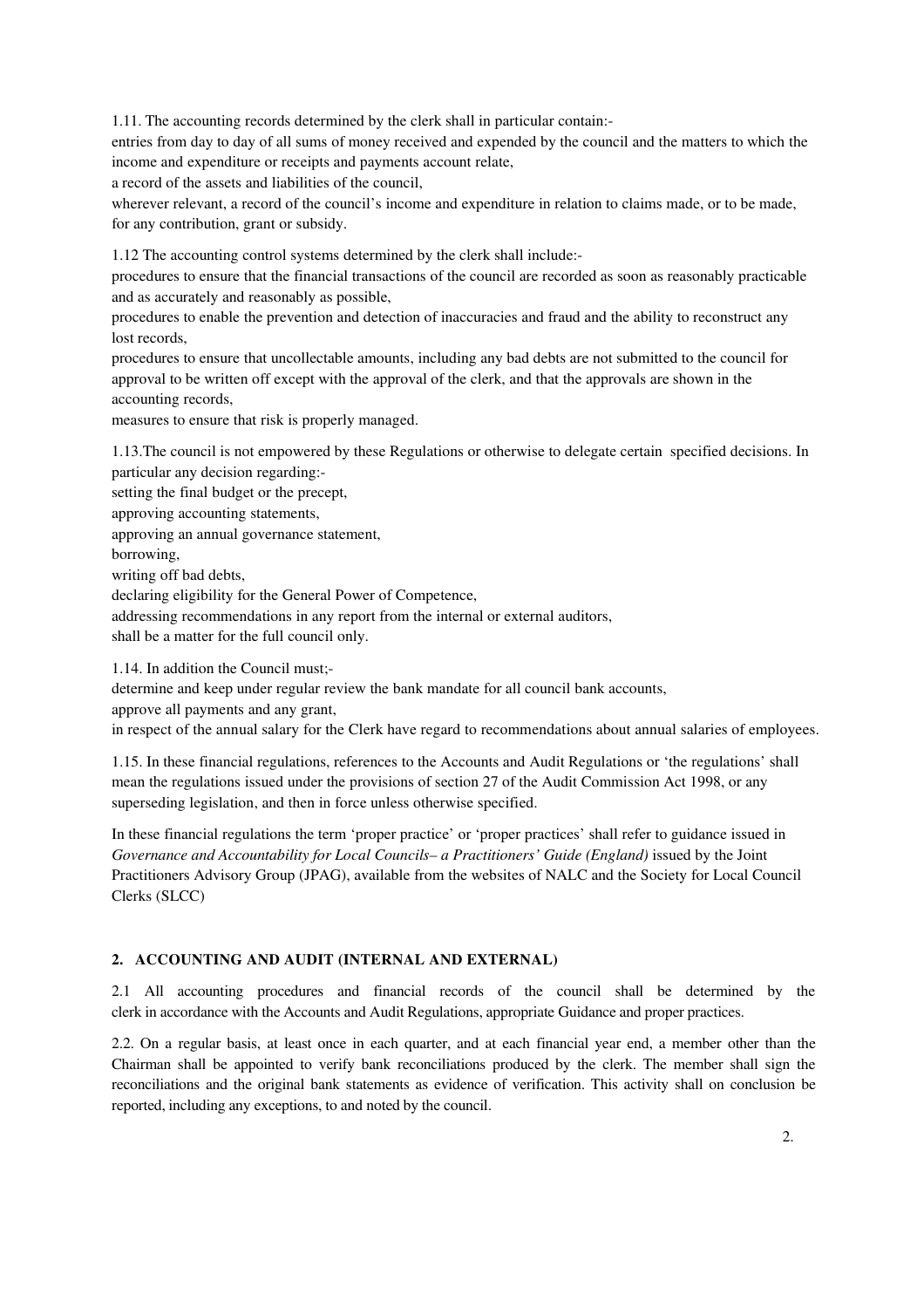2.3. The clerk shall complete the annual statement of accounts, annual report, and any related documents of the council contained in the Annual Return as specified in proper practices, as soon as practicable after the end of the financial year and having certified the accounts shall submit them and report thereon to the council within the timescales set by the Accounts and Audit Regulations.

2.4. The council shall ensure that there is an adequate and effective system of internal audit of its accounting records, and of its system of internal control in accordance with proper practices. Any officer or member of the council shall make available such documents and records as appear to the council to be necessary for the purpose of the audit and shall, as directed by the council, supply the clerk, internal auditor, or external auditor with such information and explanation as the council considers necessary for that purpose. The internal auditor shall be appointed by and shall carry out the work in relation to internal controls required by the council in accordance with proper practices.

2.5. The internal auditor shall be competent and independent of the financial operations of the council. Report to the council on a regular basis with one annual written report each financial year. To demonstrate competence, objectivity and independence, be free from actual or perceived conflicts of interest, including those arising from family relationships and have no involvement in the financial decision making management or control of the council.

2.6. Internal or external auditors may not under any circumstances perform any operational duties for the council, initiate or approve accounting transactions; or direct the activities of any council employee, except to the extent that such employees have been appropriately assigned to assist the internal auditor.

2.7. For the avoidance of doubt, in relation to internal audit the terms 'independent' and 'independence' shall have the same meaning as is described in proper practices.

2.8. The clerk shall make arrangements for the exercise of electors' rights in relation to the accounts including the opportunity to inspect the accounts, books, and vouchers and display or publish any notices and statements of account required by Audit Commission Act 1998, or any superseding legislation, and the Accounts and Audit Regulations.

2.9. The clerk shall, without undue delay, bring to the attention of all councillors any correspondence or report from internal or external auditors.

## **3. ANNUAL ESTIMATES (BUDGET) AND FORWARD PLANNING**

3.1 The Council shall consider the need for and shall have regard to a three year forecast of Revenue and Capital Receipts and Payments which may be prepared at the same time as the annual budget. The council shall consider annual budget proposals in relation to the council's three year forecast of revenue and capital receipts and payments including recommendations for the use of reserves and sources of funding and update the forecast accordingly.

3.2. The clerk must each year, by no later than November prepare detailed estimates of all receipts and payments including the use of reserves and all sources of funding for the following financial year in the form of a budget to be considered by the council.

3.3. The council shall consider annual budget proposals in relation to the council's three year forecast of revenue and capital receipt and payments including recommendations for the use of reserves and sources of funding and update the forecast accordingly.

3.4. The council shall fix the precept and relevant basic amount of council tax to be levied for the ensuing financial year not later than by the end of January each year. The clerk shall issue the precept to the billing authority and shall supply each member with a copy of the approved annual budget.

3.5. The approved annual budget shall form the basis of financial control for the ensuing year.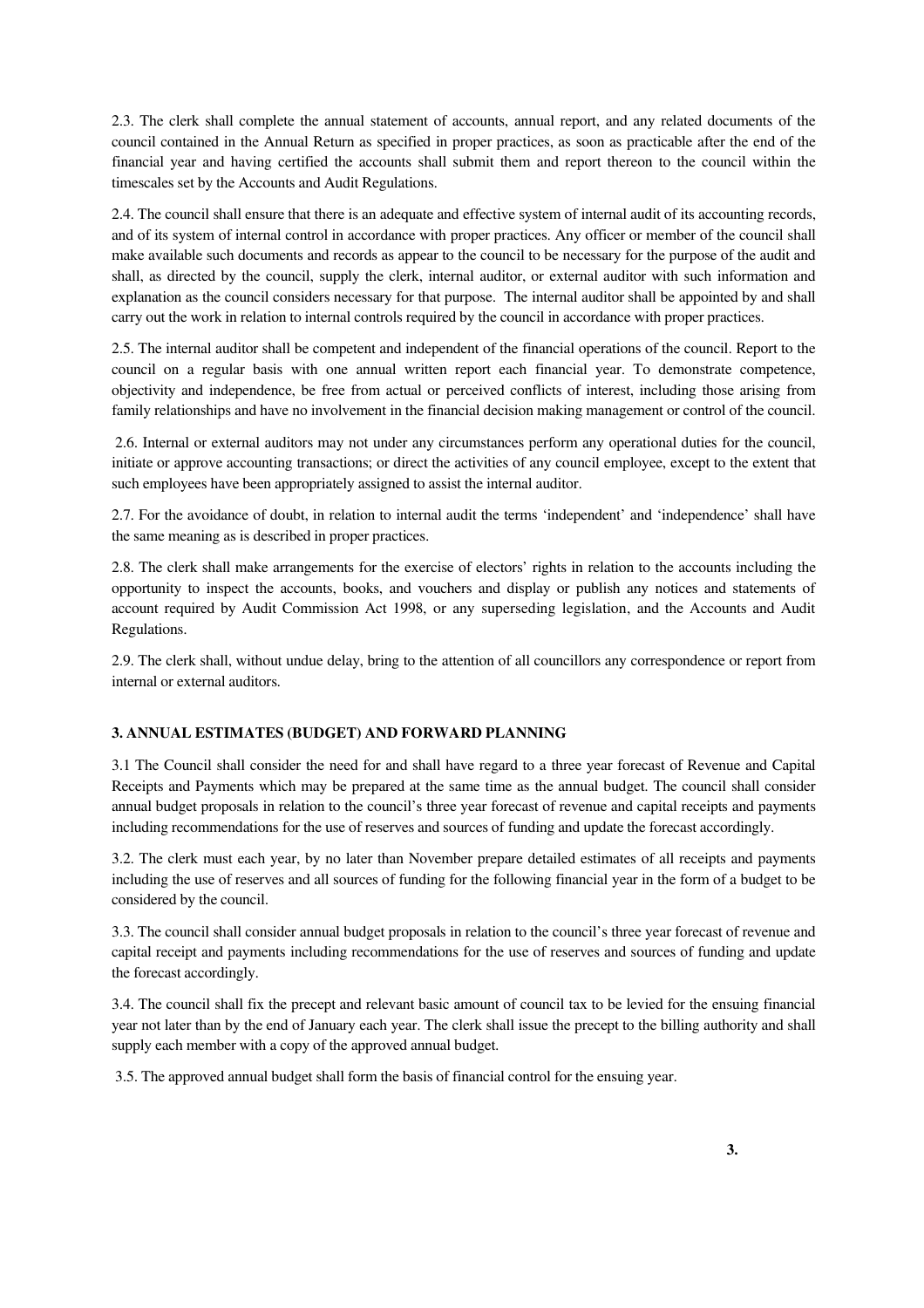## **4. BUDGETARY CONTROL AND AUTHORITY TO SPEND**

4.1. Expenditure on revenue items may be authorised up to the amounts included for that class of expenditure in the approved budget. Such authority is to be evidenced by a Minute. Contracts may not be aggregated to avoid controls imposed by these regulations.

4.2. No expenditure may be authorised that will exceed the amount provided in the revenue budget for that class of expenditure other than by resolution of the council. During the budget year and with the approval of council having considered fully the implications for public services, unspent and available amounts may be moved to other budget headings or to an earmarked reserve as appropriate ('virement').

4.3. Unspent provisions in the revenue or capital budgets for completed projects shall not be carried forward to a subsequent year.

4.4. The salary budgets are to be reviewed at least annually in November for the following financial year and such review shall be evidenced by a hard copy schedule signed by the Clerk and the Chairman of Council. The clerk will inform council of any changes impacting on the budget requirement for the coming year in good time.

4.5. In cases of extreme risk to the delivery of council services, the clerk may request transfer of money from the reserve account to the current account and authorise revenue expenditure on behalf of the council which in the clerk's judgement it is necessary to carry out. This is to be carried out with the permission of the Chairman and one councillor and minuted at the next council meeting. Such expenditure includes repair, replacement or other work, whether or not there is any budgetary provision for the expenditure, subject to a limit of £200.

4.6. No expenditure shall be authorised in relation to any capital project and no contract entered into or tender accepted involving capital expenditure unless the council is satisfied that the necessary funds are available and the requisite borrowing approval has been obtained.

4.7. All capital works shall be administered in accordance with the council's standing orders and financial regulations in relation to contracts.

4.8. The clerk shall regularly provide the council with a statement of receipts and payments to date under each head of the budgets, comparing actual expenditure to the appropriate date against that planned as shown in the budget. These statements are to be prepared at least at the end of each financial quarter and shall show explanations of material variances.

4.9. Changes in earmarked reserves shall be approved by council as part of the budgetary control process.

### **5. BANKING ARRANGEMENTS AND AUTHORISATION OF PAYMENTS**

5.1. The council's banking arrangements, including the bank mandate, shall be made by the clerk and approved by the council. They shall be regularly reviewed for safety and efficiency

5.2. The clerk shall prepare a schedule of payments requiring authorisation, forming part of the Agenda for the Meeting and, together with the relevant invoices, present the schedule to council. The council shall review the schedule for compliance and, having satisfied itself shall authorise payment by a resolution of the council. The approved schedule shall be ruled off and initialled by the Chairman of the Meeting. A detailed list of all payments shall be disclosed within or as an attachment to the minutes of the meeting at which payment was authorised. Personal payments (including salaries, wages, expenses and any payment made in relation to the termination of a contract of employment) may be summarised to remove public access to any personal information.

5.3. All invoices for payment shall be examined, verified and certified by the clerk to confirm that the work, goods or services to which each invoice relates has been received, carried out, examined and represents expenditure previously approved by the council.

5.4. The clerk shall examine invoices for arithmetical accuracy and analyse them to the appropriate expenditure heading. The clerk shall take all steps to pay all invoices submitted, and which are in order, at the next available council meeting. 4.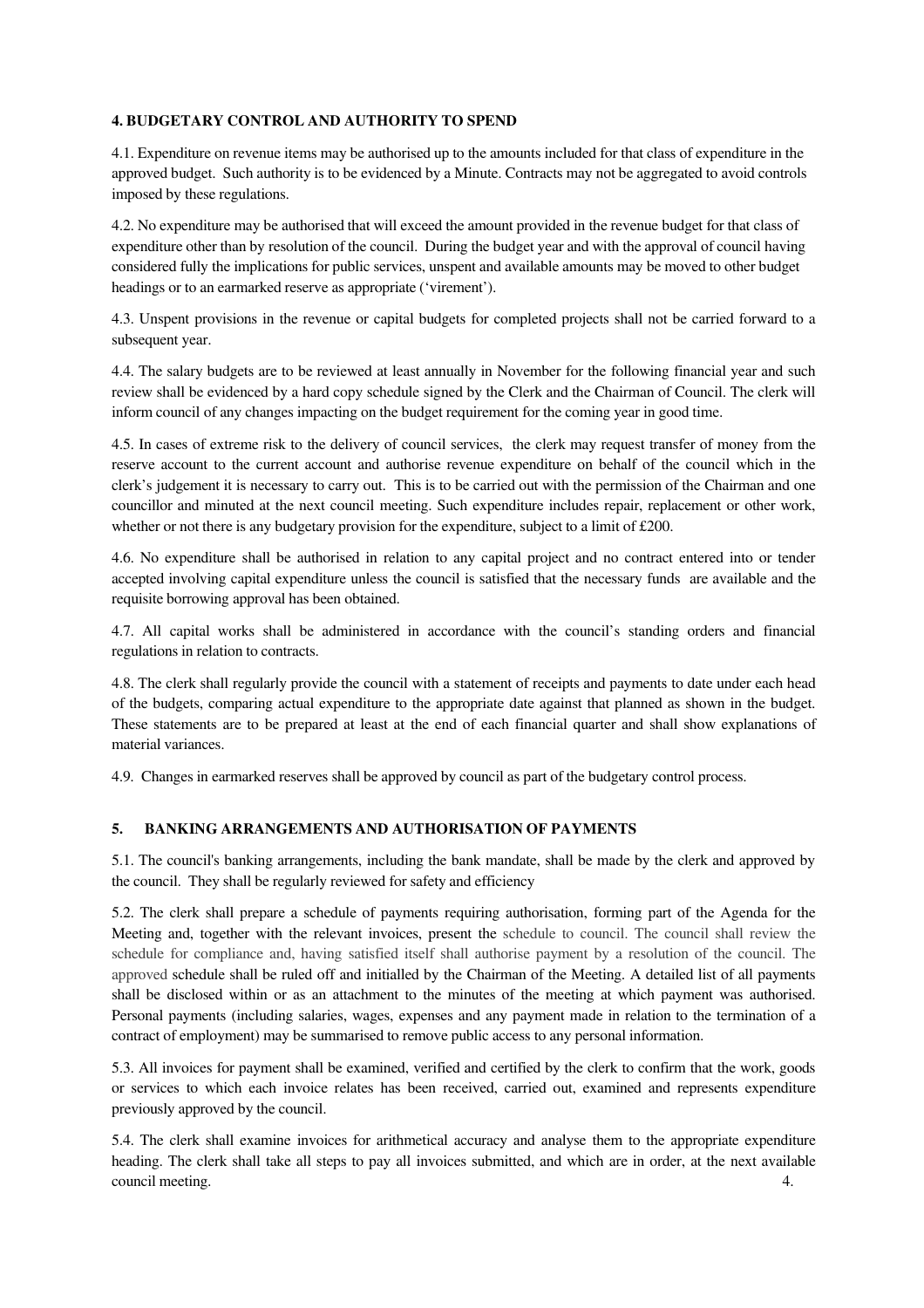5.5. The Clerk shall have delegated authority to authorise the payment of items only in the following circumstance if a payment is necessary to avoid a charge to interest under the Late Payment of Commercial Debts (Interest) Act 1998, and the due date for payment is before the next scheduled Meeting of council, where the Clerk and Chairman certify that there is no dispute or other reason to delay payment, provided that a list of such payments shall be submitted to the next appropriate meeting of council.

5.6 There is no list of due payments to be annually prepared which arise on a regular basis as the result of a continuing contract, statutory duty or obligation.

5.7. In respect of grants the Council shall approve expenditure within any limits set by council and in accordance with any Policy statement approved by council.

5.8. Members are subject to the Code of Conduct that has been adopted by the council and shall comply with the Code and Standing Orders when a decision to authorise or instruct payment is made in respect of a matter in which they have a disclosable pecuniary or other interest, unless a dispensation has been granted.

## **6. INSTRUCTIONS FOR THE MAKING OF PAYMENTS**

6.1.The council will make safe and efficient arrangements for the making of its payments.

6.2.Following authorisation under Financial Regulation 5 above, the council shall give instruction that a payment shall be made.

6.3. All payments shall be effected by cheque or other instructions to the council's bankers, in accordance with a resolution of Council

6.4. Cheques or orders for payment drawn on the bank account in accordance with the schedule as presented to council or committee shall be signed by two members of council in accordance with a resolution instructing that payment. If a member who is also a bank signatory has declared a disclosable pecuniary interest, or has any other interest, in the matter in respect of which the payment is being made, that Councillor shall be required to consider Standing Orders, and thereby determine whether it is appropriate and / or permissible to be a signatory to the transaction in question.

6.5.To indicate agreement of the details shown on the cheque or order for payment with the counterfoil and the invoice or similar documentation, the signatories shall each also initial the cheque counterfoil.

6.6. Cheques or orders for payment shall not normally be presented for signature other than at a council meeting (including immediately before or after such a meeting). Any signatures obtained away from such meetings shall be reported to the council at the next convenient meeting.

6.7. Harrington Parish Council does not use Direct Debit. If this happens in the future, the approval of use by a Banker's Standing order shall be renewed by resolution of the council at least every two years.

6.8. If thought appropriate by the council payment for certain items may be made by internet banking transfer provided evidence is retained showing which members approved the payment.

6.9 Where a computer requires use of a personal identification number (PIN) or other password(s), for access to the council's records on that computer, a note shall be made of the PIN and Passwords and shall be handed to and retained by the Chairman of Council in a sealed dated envelope. This envelope may not be opened other than in the presence of two other councillors. After the envelope has been opened, in any circumstances, the PIN and / or passwords shall be changed as soon as practicable. The fact that the sealed envelope has been opened, in whatever circumstances, shall be reported to all members immediately and formally to the next available meeting of the council. This will not be required for a member's personal computer used only for remote authorisation of bank payments.

6.10. No employee or councillor shall disclose any PIN or password, relevant to the working of the council or its bank accounts, to any person not authorised in writing by the council.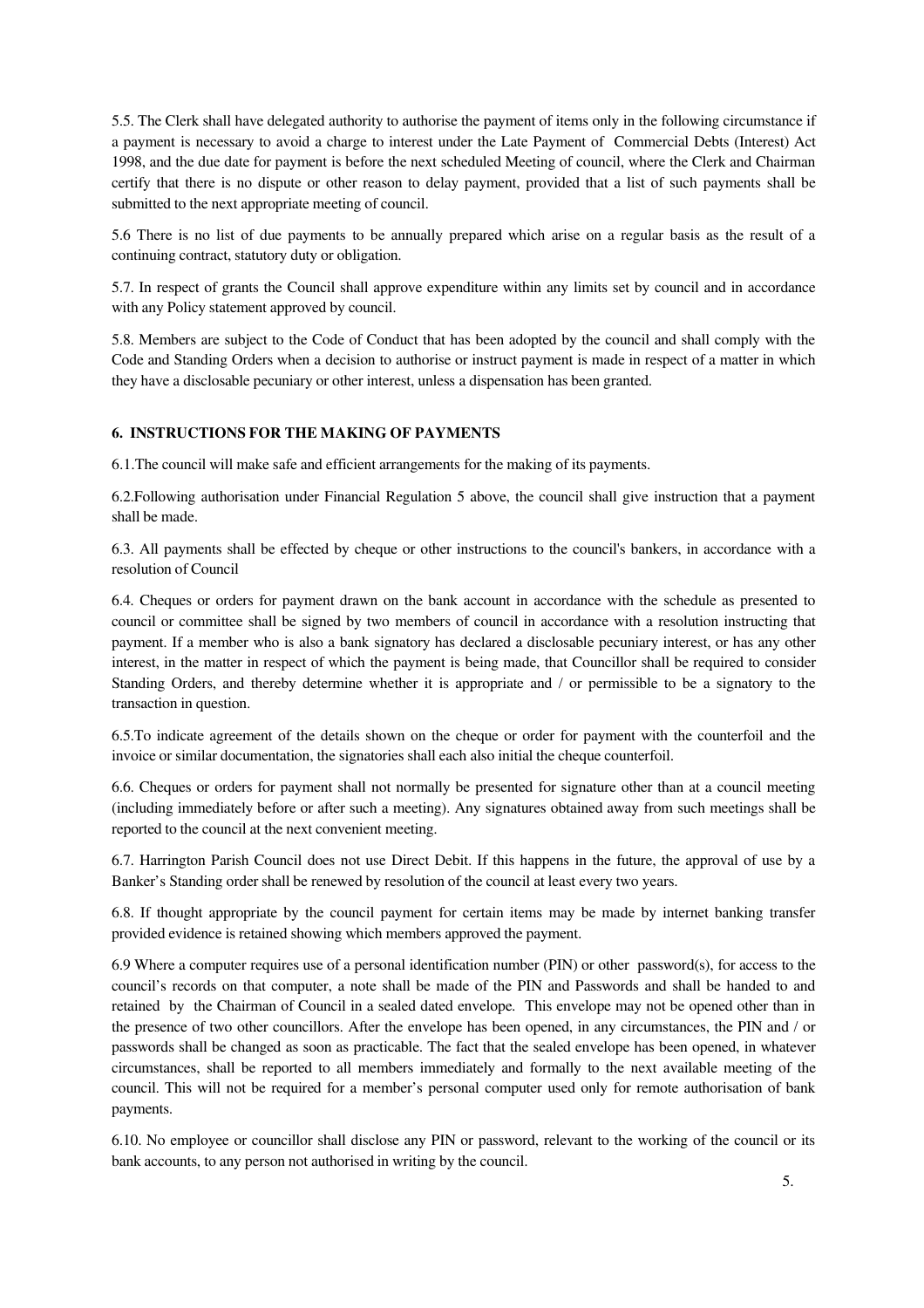6.11. Regular back-up copies of the records on any computer shall be made and shall be stored securely away from the computer in question, and preferably off site.

6.12. The council, and any members using computers for the council's financial business, shall ensure that anti-virus, anti-spyware and firewall, software with automatic updates, together with a high level of security, is used.

6.13. Where internet banking arrangements are made with any bank, the clerk shall be appointed Service Administrator. The Bank Mandate approved by the Council shall identify a number of councillors who will be authorised to approve transactions on these accounts. The bank mandate will state clearly the amounts of payments that can be instructed by the use of the Service Administrator alone, or by the Service Administrator with a stated number of approvals.

6.14. Access to any banking accounts will be directly to the access page (which may be saved under "favourites"), and not through a search engine or e-mail link. Remembered or saved passwords must not be used on any computer used for council banking work. Breach of this Regulation will be treated as a very serious matter under these regulations.

6.15. Changes to account details for suppliers, which are used for internet banking may only be changed on written hard copy notification by the supplier and supported by hard copy authority for change signed by the clerk and a member. A programme of regular checks of standing data with suppliers will be followed.

6.16. Any Debit Card issued for use will be specifically restricted to the Clerk and will also be restricted to a single transaction maximum value of £100.00 unless authorised by council in writing before any order is placed.

6.17. The council will not maintain any form of cash float. All cash received must be banked intact. Any payments made in cash by the Clerk (for example for postage or minor stationery items) shall be refunded on a regular basis, at least quarterly.

## 7. **PAYMENT OF SALARIES**

7.1. The clerk's salary will be paid at each council meeting.

### **8. LOANS AND INVEST**MENTS

8.1. All borrowings shall be negotiated in the name of the council, after obtaining any necessary

borrowing approval. Any application for borrowing approval shall be approved by Council as to terms and purpose. The application for Borrowing Approval, and subsequent arrangements for the Loan shall only be approved by full council.

8.2.The council will arrange with the council's Banks and Investment providers for the sending of a copy of each statement of account to the Chairman of the council at the same time as one is issued to the Clerk .

8.3. All loans and investments shall be negotiated in the name of the Council and shall be for a set period in accordance with council policy.

8.4. All investments of money under the control of the council shall be in the name of the council. All investment certificates and other documents relating thereto shall be retained in the custody of the Parish Clerk.

### **9. INCOME**

9.1. The collection of all sums due to the council shall be the responsibility of and under the supervision of the Clerk.

9.2. Particulars of all charges to be made for work done, services rendered or goods supplied shall be agreed annually by the council, notified to the clerk and the clerk shall be responsible for the collection of all accounts due to the council.

9.3. The council will review all fees and charges at least annually, following a report of the Clerk.

9.4. Any sums found to be irrecoverable and any bad debts shall be reported to the council and shall be written off in the year. 6.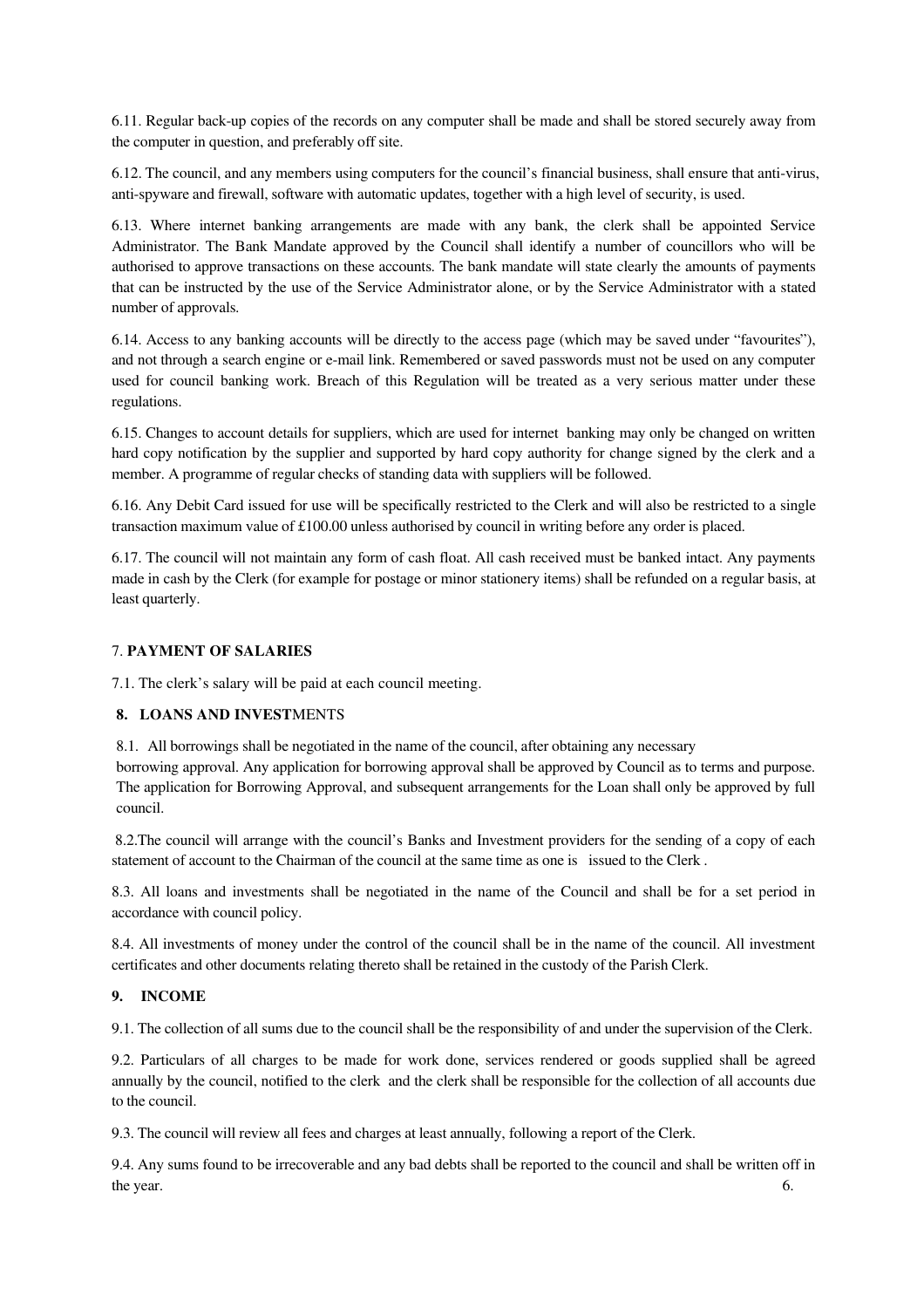9.5. All sums received on behalf of the council shall be banked intact as directed by the clerk. In all cases, all receipts shall be deposited with the council's bankers with such frequency as the clerk considers necessary.

9.6. The origin of each receipt shall be entered on the paying-in slip.

9.7. Personal cheques shall not be cashed out of money held on behalf of the council.

9.8 The clerk shall promptly complete any VAT Return that is required. Any repayment claim due in accordance with VAT Act 1994 section 33 shall be made at least annually coinciding with the financial year end.

9.9 Where any significant sums of cash are regularly received by the council, the clerk shall take such steps as arte agreed by the council to ensure that more than one person is present when the cash is counted in the first instance, that there is a reconciliation in some form of control such as ticket issues, and that appropriate care is taken of scrutiny and safety of individuals banking such cash.

## **10. ORDERS FOR WORK, GOODS AND SERVICES**

10.1. An official order or letter shall be issued for all work, goods and services.

10.2. Order books shall be controlled by the clerk.

10.3. All members and Officers are responsible for obtaining value for money at all times.

10.4. A member may not issue an official order or make any contract on behalf of the council.

10.5. The clerk shall verify the lawful nature of any proposed purchase before the issue of any order, and in the case of new or infrequent purchases or payments, the clerk shall ensure that the statutory authority shall be reported to the meeting at which the order is approved so that the Minutes can record the power being used.

## **11.CONTRACTS**

11.1. Advice will be sought from the Borough Council in respect of any contracts that may be sought which shall comply with these financial regulations.

### **12. ASSETS**

12.1. Harrington Parish Council has no land holdings.

12.2. The clerk shall ensure that an appropriate and accurate Register of Assets is kept up to date. The continued existence of tangible assets shown in the Register (at the back of the cash book) shall be verified at least annually (at the time of the annual internal audit), in conjunction with the health and safety inspection of assets.

### **13. INSURANCE**

13.1. Following the annual risk assessment (per Financial Regulation 14), the clerk shall effect all insurances and negotiate all claims on the council's insurers.

13.2. The clerk shall keep a record of all insurances effected by the council and the property and risks covered thereby and annually review it.

13.3. The clerk shall be notified of any loss liability or damage or of any event likely to lead to a claim, and shall report these to council at the next available meeting.

13.4. The clerk shall notify the Council of all new risks and of any alterations affecting existing insurances.

13.5. All appropriate members and employees of the council shall be included in a suitable form of security or fidelity guarantee insurance which shall cover the maximum risk exposure as determined [annually] by the council.